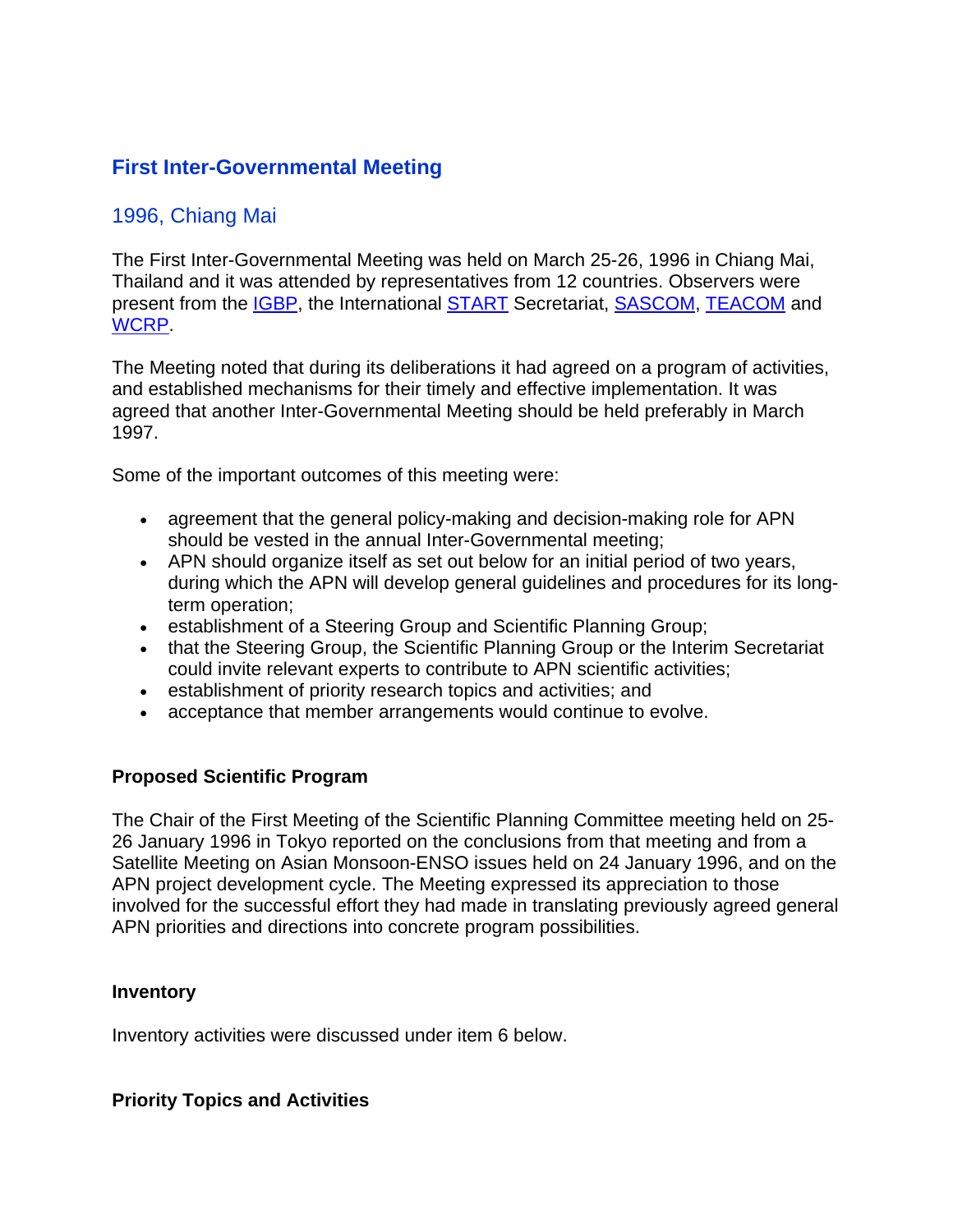• *Monsoon*

The Meeting agreed with the proposed limited APN support for the AAN (Asian AWS Network) component of **GAME** (GEWEX Asian Monsoon Experiment), a WCRP project.

• *ENSO*

The WCRP representative advised the Meeting of a proposal being developed with the aim of improving climate prediction availability and usefulness for users, with particular reference to the ENSO phenomenon. A report was presented involving a proposed International Research Institute (IRI) dealing with similar issues. It was agreed that these proposals had the potential to facilitate action on the priority climate issues already identified in APN discussions. It was agreed that these proposals could be further developed by a small group with participation from APN, IGBP, **IHDP, NOAA, START, WCRP**, and WMO. This group could be responsible for

- o making arrangements for undertaking preliminary or demonstration studies;
- o planning a workshop; and
- o generating involvement of other interested organizations, covering subject matter interest and funding support possibilities.

It was noted that the group should set the process in motion as soon as possible.

A representative of the United States Country Studies Program made a presentation outlining the support for Country Studies to Address Climate Change. The Meeting noted that this work contributed to regional knowledge which would be relevant for climate prediction work.

### • *Regional Climate Modeling*

The Meeting noted the advice from the Interim Secretariat that it would be able to provide some support to initial action by TEACOM, with the intention that when practicable it could be expanded on a regional basis.

• *Human Dimensions Study*

The Meeting endorsed the proposed action by a small group including APN, IHDP, SASCOM, and START representatives to plan a joint APN-START workshop to be hosted by SASCOM in November 1996 on the broader Human Dimensions topic for the APN region. It was noted that the human dimensions study being pursued by the Interim Secretariat was nearly complete, and that it confirmed the desirability of such a workshop. It was also noted that there was an opportunity for this workshop to be a joint activity with the Global Change and Terrestrial Ecosystem core project of the IGBP.

• *LUCC Study*

The Meeting endorsed the limited support for LUCC activities proposed by the Interim Secretariat, noting that a proposed satellite workshop in Kyoto, Japan in November 1996 would provide an opportunity to bring together the LUCC methodologies within the APN region, and to explore compatible approaches for research development.